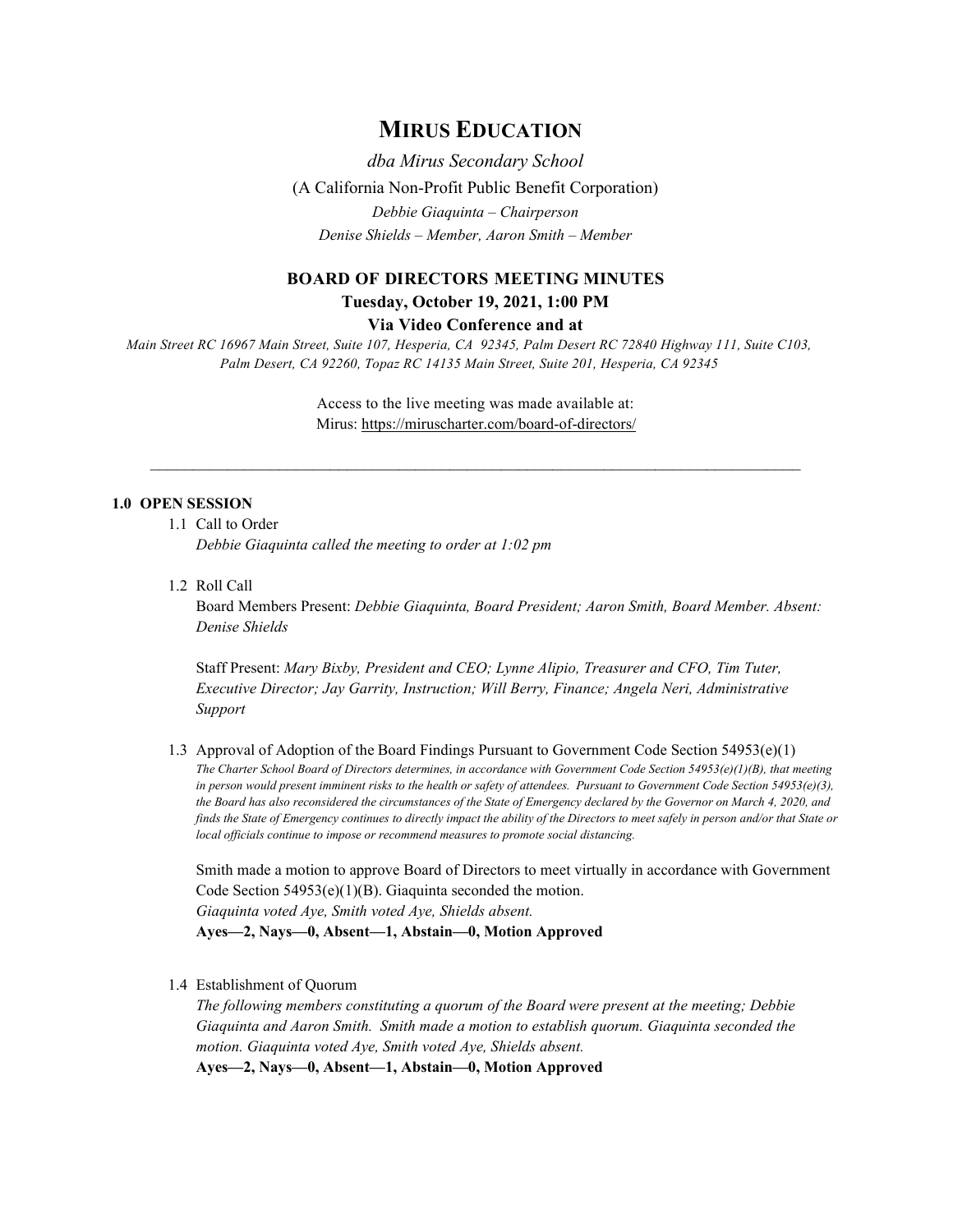- 1.5 Pledge of Allegiance *Giaquinta led all in the Pledge of Allegiance*
- 1.6 Approval of Agenda

*Smith made a motion to approve the agenda. Giaquinta seconded the motion. Giaquinta voted Aye, Smith voted Aye, Shields absent.* **Ayes—2, Nays—0, Absent—1, Abstain—0, Motion Approved**

# **2.0 PUBLIC COMMENT**

- 2.1 Non-agenda Public Comment There were no comments from the public.
- 2.2 Agenda Items Public Comment There were no comments from the public.

## **3.0 CLOSED SESSION**

- 3.1 Board President Announcement Regarding Closed Session Items
- 3.2 Public Comment on Closed Session Items

There were no comments from the public.

## **MOVE TO CLOSED SESSION**

Board moved to closed session at 1:11pm.

3.2.1 Confidential Student Discipline Matter – Consideration of Potential Expulsion Case No: 2021001

## **RETURN TO OPEN SESSION**

Board returned from closed session at 1:26pm

3.3 Report out of action taken in closed session, if any. *Board unanimously took action by approving the recommendation from the administrative panel on the agenda item 3.2.1 Confidential Student Discipline Matter--Consideration of Potential Expulsion Case no: 2021001*.

**Ayes—2, Nays—0, Absent—1, Abstain—0, Motion Approved**

# **4.0 ADMINISTRATIVE ITEMS**

4.1 Approval of Special Board Workshops on November 15, 2021, and November 18, 2021, for Annual Trainings on Brown Act, Conflict of Interest Law, Compliance with SB126 and the Governor's Executive Order N-29-20, AB361

*Smith made a motion to approve Special Board Workshops on November 15, 2021, and November 18, 2021, for Annual Trainings on Brown Act, Conflict of Interest Law, Compliance with SB126 and the Governor's Executive Order N-29-20, AB361. Giaquinta seconded the motion.*

*Giaquinta voted Aye, Smith voted Aye, Shields absent.*

**Ayes—2, Nays—0, Absent—1, Abstain—0, Motion Approved**